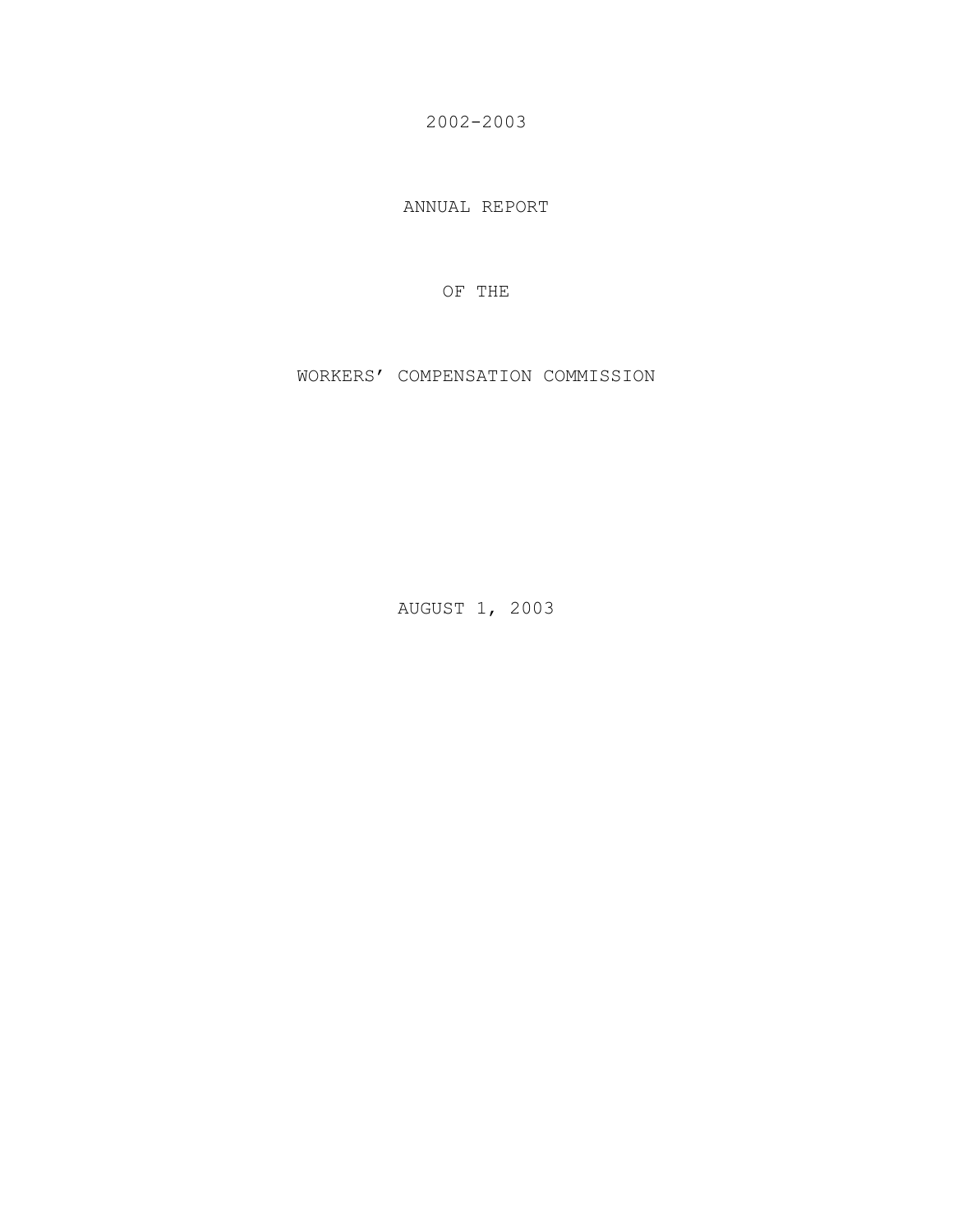#### **HISTORICAL AND STATISTICAL DATA FOR THE ANNUAL REPORT**

**DATA AS OF JUNE 30, 2003**

**Workers' Compensation Commission (Title of Agency)** 

*Administrative Head* **----John A. Mastropietro,** *Chairman*  **(Name and Title)** 

*Established* **-- 1913** 

*Statutory Authority* **-- Chapter 568, General Statutes** 

*Central Office* **-- 21 Oak St., Hartford, CT 06106 (Address) (Zip Code)** 

*Telephone No***. -- 860-493-1500** 

*Average number of full-time employees* **127.** 

*Recurring operating expenditures,* **2002-2003 - \$18,969,622.** 

*Capital outlay* **- \$303,094.** 

*Organization Structure* **-- Organizational Structure – Chairman, Chief Administrative Officer, Compensation Review Board, Business, Personnel, Information Systems, Education, Rehabilitation, and Statistical units are located in the Chairman's Office. Fifteen additional trial Commissioners preside over dispute resolution hearings at the eight district offices.**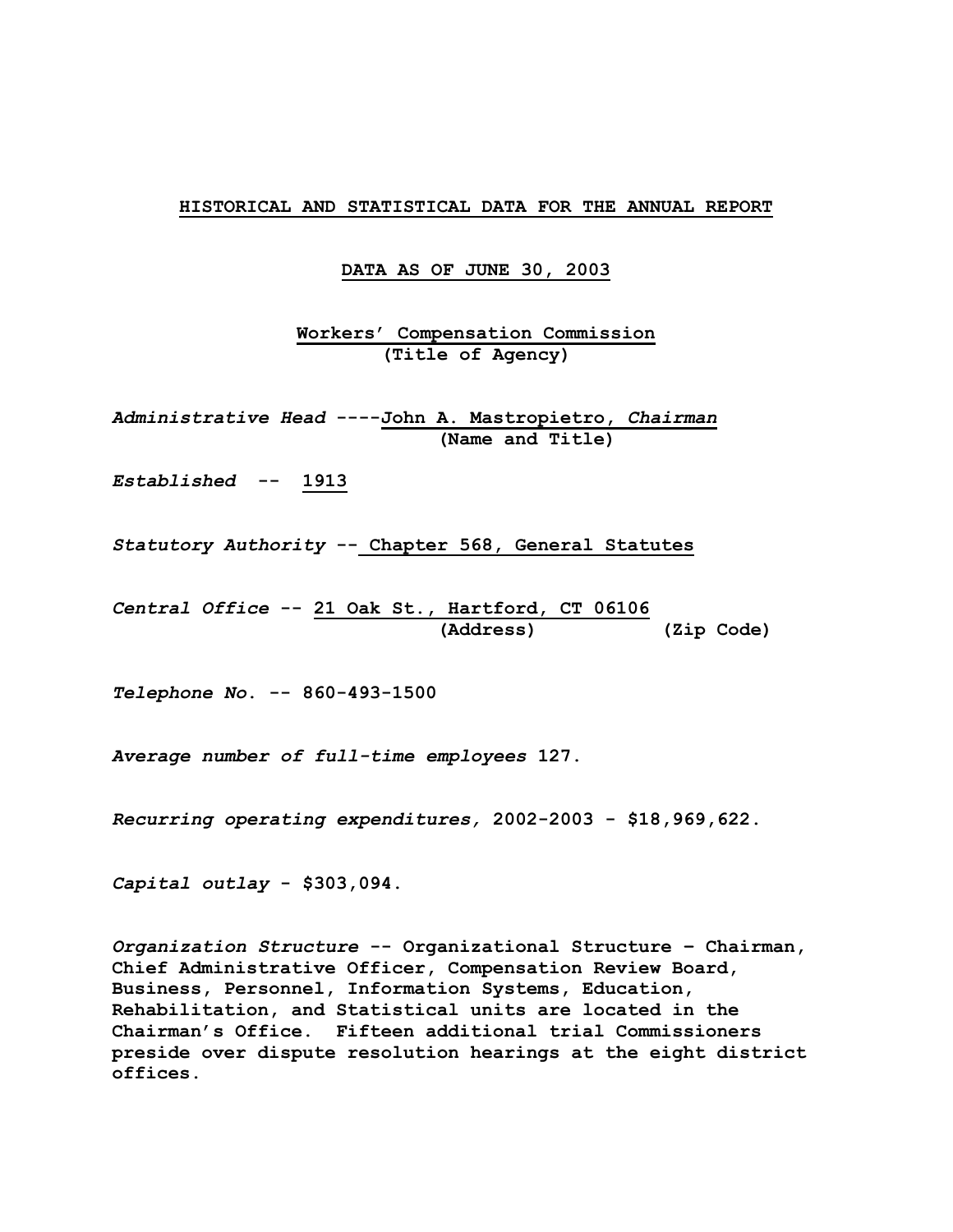## Agency Mission

 The Workers' Compensation Commission administers the workers' compensation laws of the State of Connecticut with the ultimate goal of ensuring that workers injured on the job receive prompt payment of lost work time benefits and attendant medical expenses. To this end, the Commission facilitates voluntary agreements, adjudicates disputes, makes findings and awards, hears and rules on appeals, and closes out cases through full and final stipulated settlements.

## Statutory Responsibility

 Since the Workers' Compensation Act (Chapter 568, C.G.S.) was adopted in 1913, numerous enhancements and modifications in coverage and benefits have been made by the Legislature. With few exceptions, all workers and employers are now covered by the workers' compensation laws. When a worker has suffered a jobrelated injury or illness, he or she is entitled to certain well-defined wage replacement and medical benefits. The mission of the Workers' Compensation Commission is to ensure injured employees' rights are fully protected, and that workers and employers fully carry out their legal responsibilities. There are fifteen At-Large Commissioners who serve in eight district offices throughout the state. They are appointed by the Governor with legislative approval. A sixteenth Commissioner serves as Chairman of the Commission. The Chairman is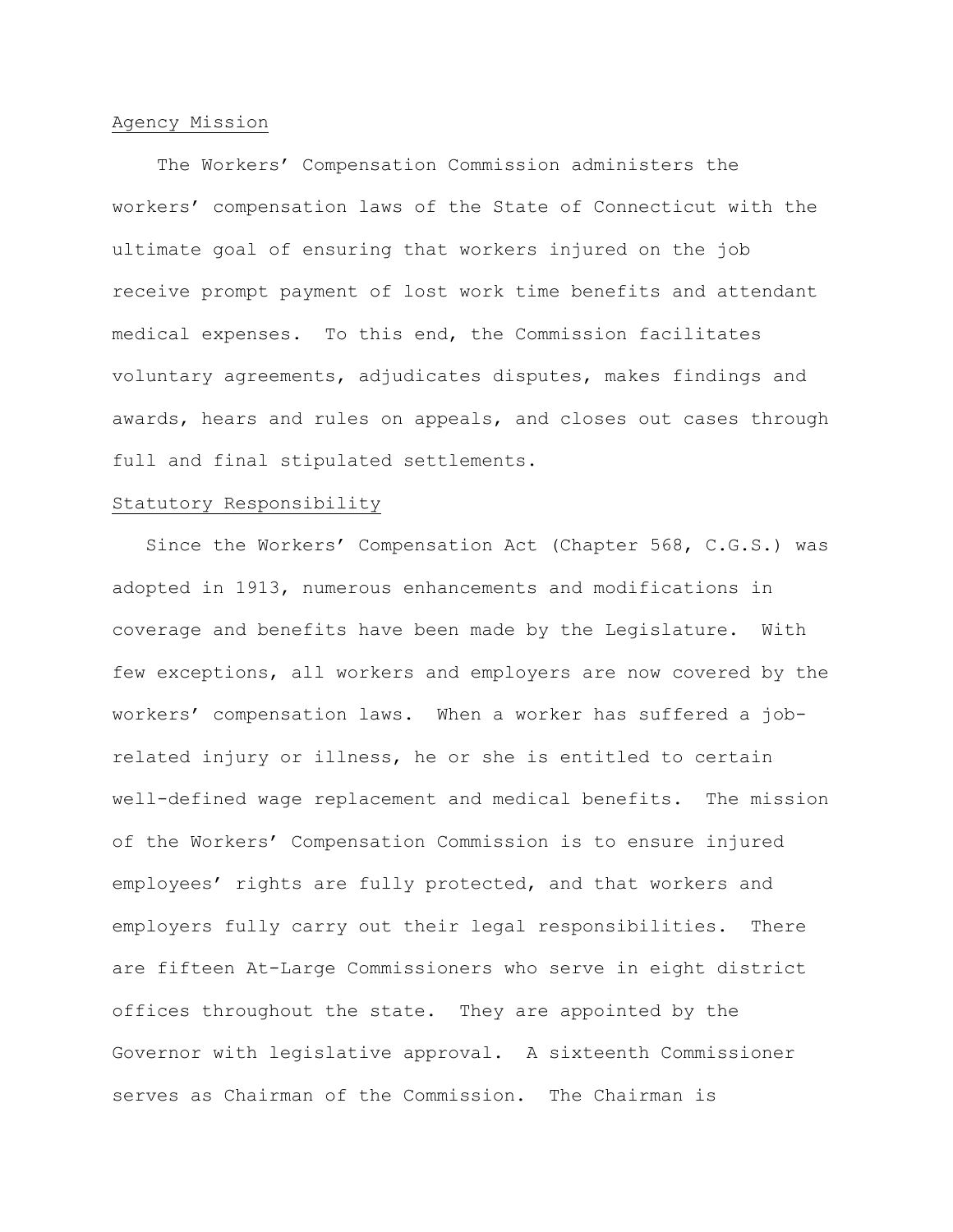responsible for administration of the entire Commission. The Chairman also serves as Chief of the Compensation Review Board (CRB) along with two other Commissioners appointed by him for one-year terms to hear appeals of cases decided by the Commissioners. The Commission also educates employees about their legal rights and helps rehabilitate and return injured workers to gainful employment. During FY 2003, the Commission's Safety Program Officers worked hard and effectively to monitor worker safety committees throughout the state. Prevention, education and rehabilitation are integral to the Commission's statutory responsibilities. A Statistical Division measures and monitors the caseload and performance of the Commission.

In recent years, two landmark reform bills were enacted.

 The first, (Public Act 91-339) centralized administrative duties and powers in the person and Office of the Chairman to more effectively implement enforcement of the law. Twenty-three specific duties were assigned to the Chairman, including budgetary and personnel matters, assignment of Commissioners, and regulation of attorneys, physicians, and preferred provider organizations. The Chairman and his staff implement these responsibilities, guided by an Advisory Board composed of business and labor representatives, including an injured worker.

 The second, (Public Act 93-228) effected historic reforms of the Connecticut workers' compensation laws effective July 1,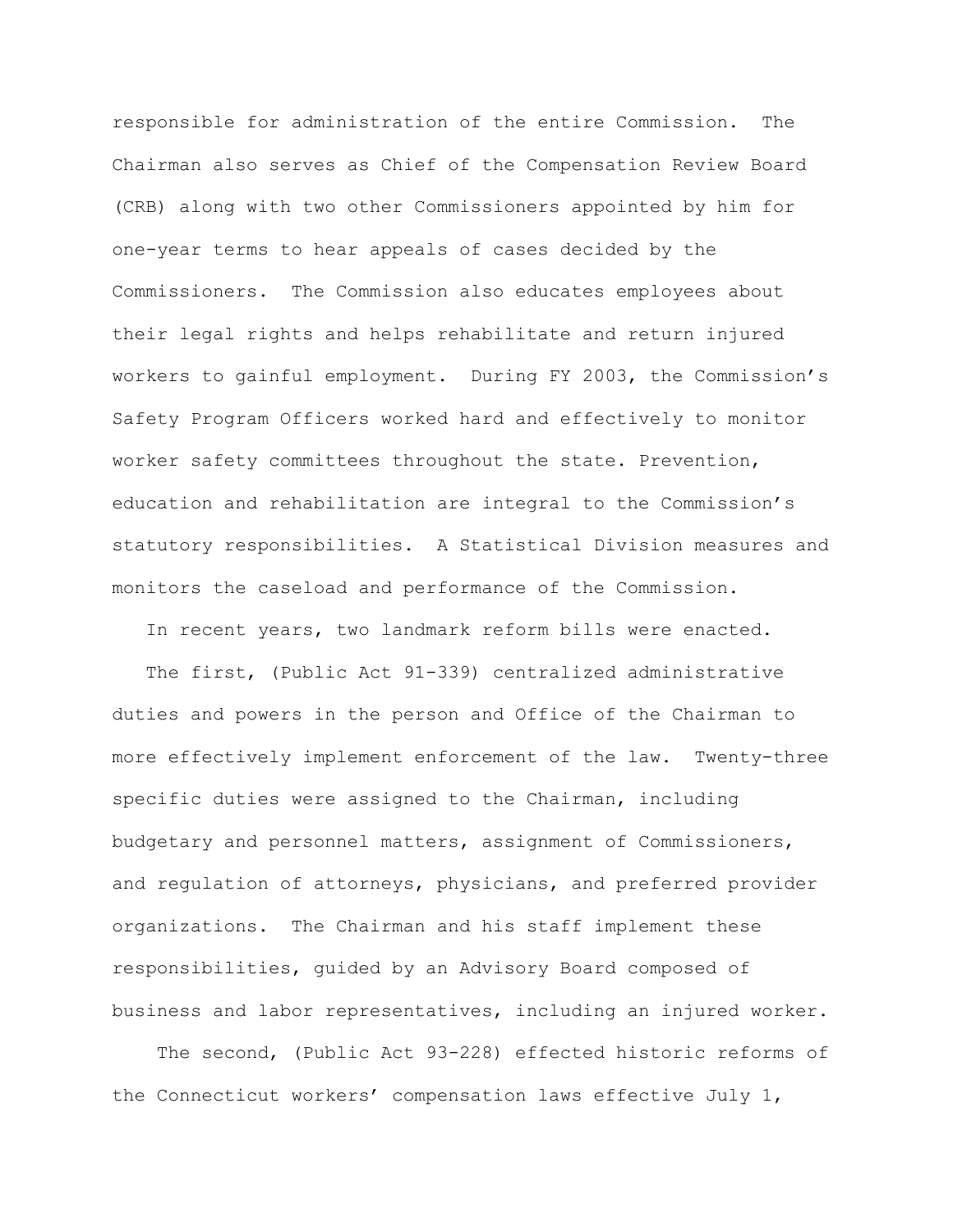1993. The benefit modifications and related reforms contained in this Act, combined with the efficiencies engendered by Public Act 91-339, have resulted in reduced payouts. Cumulative savings over these past years are more than one-half billion dollars compared to what costs would have been without the 1993 reforms.

## Public Service

 The Commission constantly strives to upgrade service to its clientele. Two key goals are: expediting disputed claims settlement, and returning injured workers to productive jobs. These goals are closely monitored by the Commission through manual and automated reporting systems.

 Safety Program Officers work cooperatively and confidentially with employers to devise and implement safety programs resulting in reduced accidents, injuries, medical costs and lost workdays. Over 12,000 employer sites have been visited, and more than 4,600 safety and health committees, covering more than 850,000 employees, have been approved. Medical care plans, including preferred provider organizations, are also reviewed for compliance with workplace safety and health laws.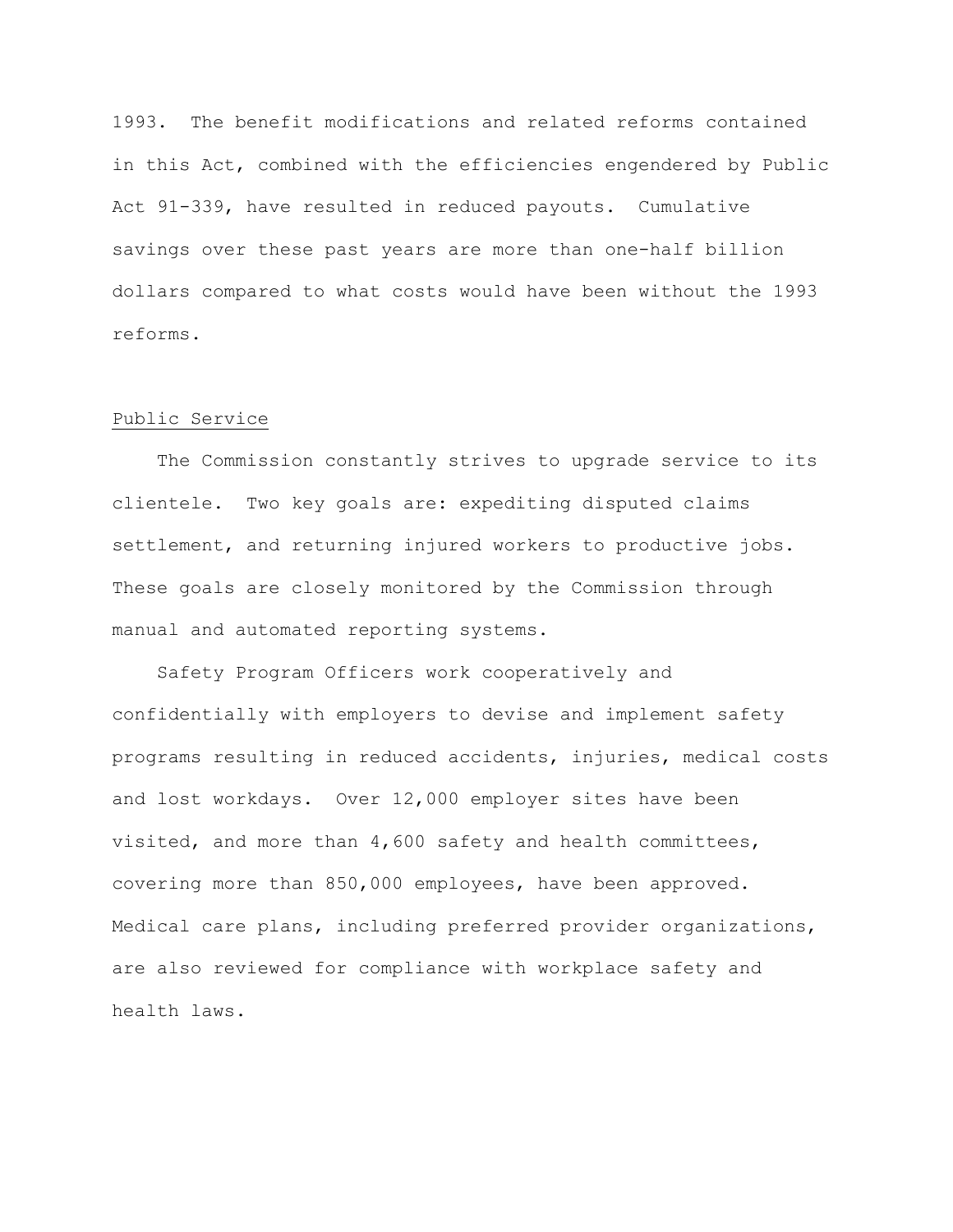The Commission participates in the Connecticut Licensing Information Center, providing one-stop licensing information to state employers via the Internet.

### Improvements/Achievements 2000-2003

 During the Fiscal Year ending June 30, 2003, the Commission moved aggressively to provide more effective and efficient service delivery.

 All duties and responsibilities continue to be executed effectively and punctually with many fewer full-time employees than in the last several years.

 Continual monitoring of hearing backlogs at the eight district offices, and reassignment of resources to meet heavy workloads, have resulted in a major decrease in time between initial hearing request and the date the hearing is actually held. Hearing backlog is down dramatically for both informal and formal hearings. The Chairman actively monitors cases ensuring that no cases are unnecessarily delayed.

The Compensation Review Board continues to process cases expeditiously. This year, new appeals numbered 146. Meanwhile, there were 126 dispositions, including 85 written opinions.

 During FY 2003, 3,319 individuals were provided rehabilitation services. Initial interviews numbered 1,104. Through guidance, counseling and cost-effective short-term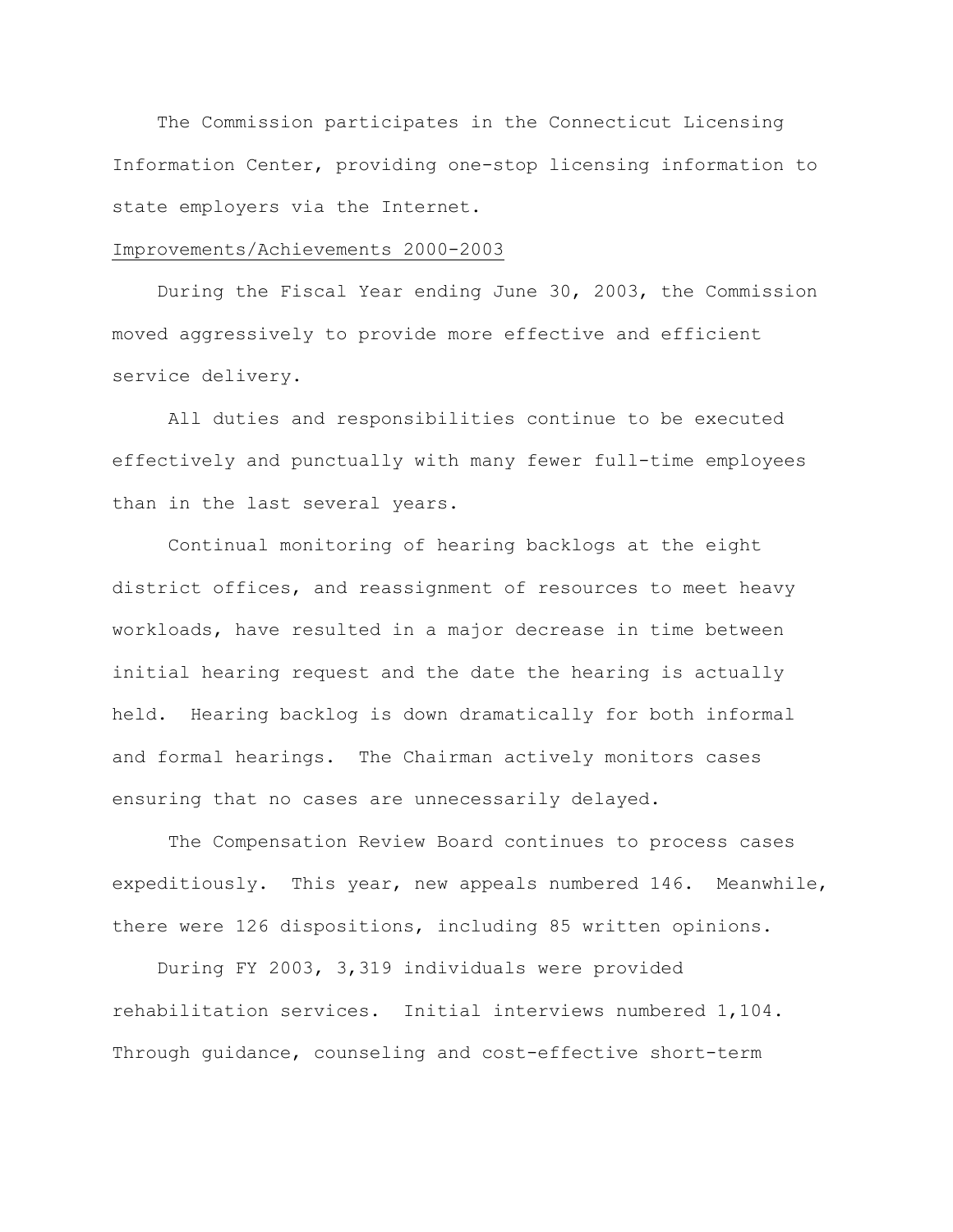training programs, 723 injured workers returned to the workforce.

 This high success rate was achieved despite the reduction of most of the program's staff in January 2003, and the retirement of the remaining staff in May 2003. The clients of worker's rehabilitation services who return to work can now support themselves and their families, and are paying taxes as a direct result of workers' rehabilitation programs.

 To help monitor medical costs, (comprising more than 40 percent of total workers' compensation payments), the Commission reviews and approves applications for managed care plans. To date, 4,205 employers with 481,279 employees have approved plans.

 A steadily increasing percentage of on-line reporting of workplace injuries has resulted in more accurate data at lower cost.

 The Commission's web site has expanded vastly, providing vital, up-to-date information on all aspects of the Commission's resources and services including the law, CRB decisions and late-breaking news. Additionally, the Commission's major forms are now available in fill-able PDF format.

## Reducing Waste

 Worker Rehabilitation vocational education coordinators had been assigned to specific district offices, allowing greater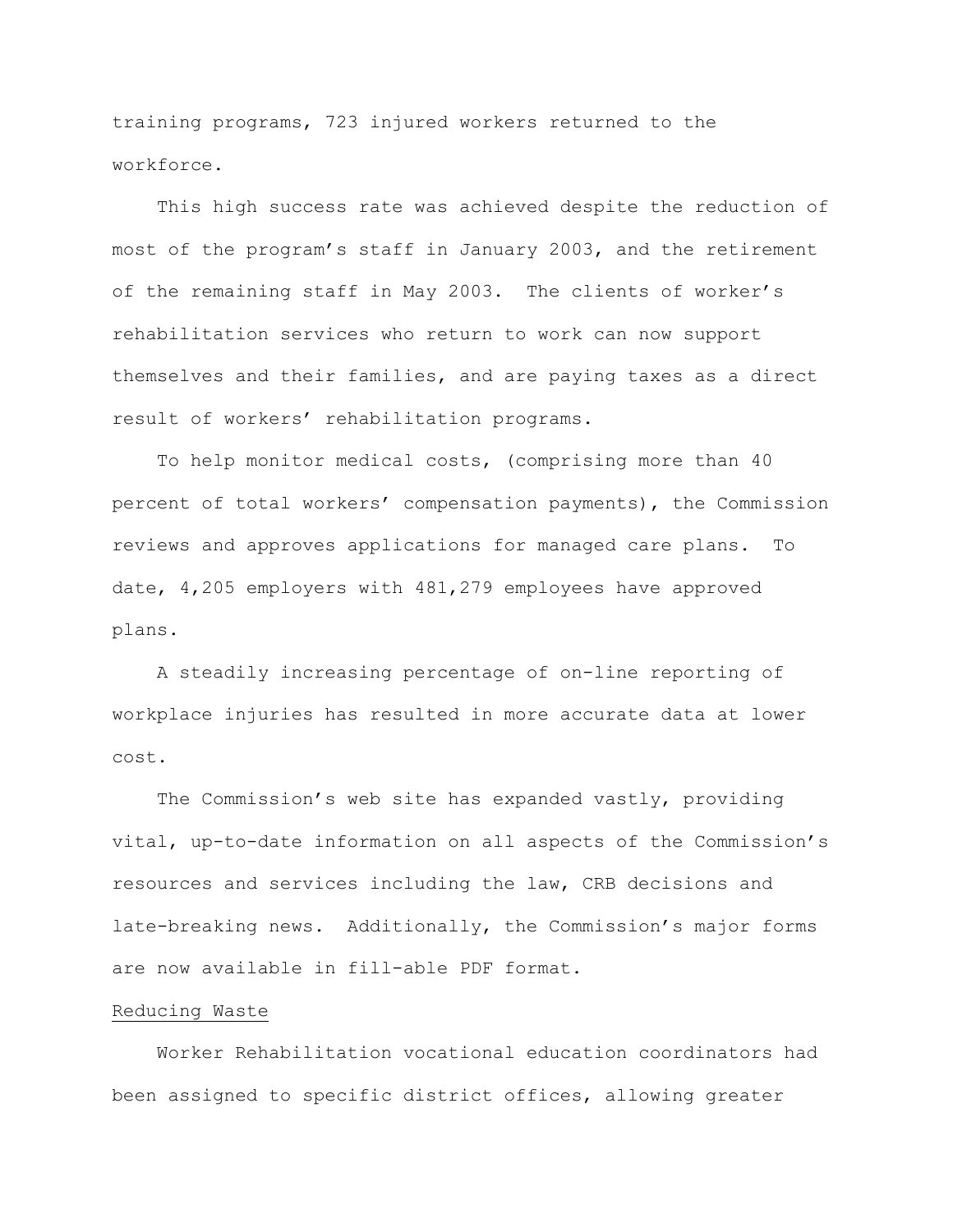familiarity with client needs and resources available in various geographic areas of the state. Highly cost effective on-the-job training programs had replaced an earlier emphasis on formal education programs. As of this time, there are no employees in this group, due to layoffs and early retirements.

# Strategic Planning/Business Planning

 During FY 2003 the Commission initiated major hardware and customized software upgrades affecting most of the Commission's core functions, including claims processing, rehabilitation services, and health and safety programs. Operating systems and office mail are currently "state of the art". Committees on the claims process, forms design, and intra-office communications, established in prior years continue their productive work. The Commission's strategic planning goals are:

- -- shortening the claims process in order to get benefits to injured workers as soon as possible;
- -- elimination of duplicate claims;
- -- identification of non-insured employers;
- -- quick retrieval of records, saving personnel costs;
- -- sophisticated data analysis to identify trouble spots before they become serious, thus affording greatly enhanced service to Connecticut workers; and,